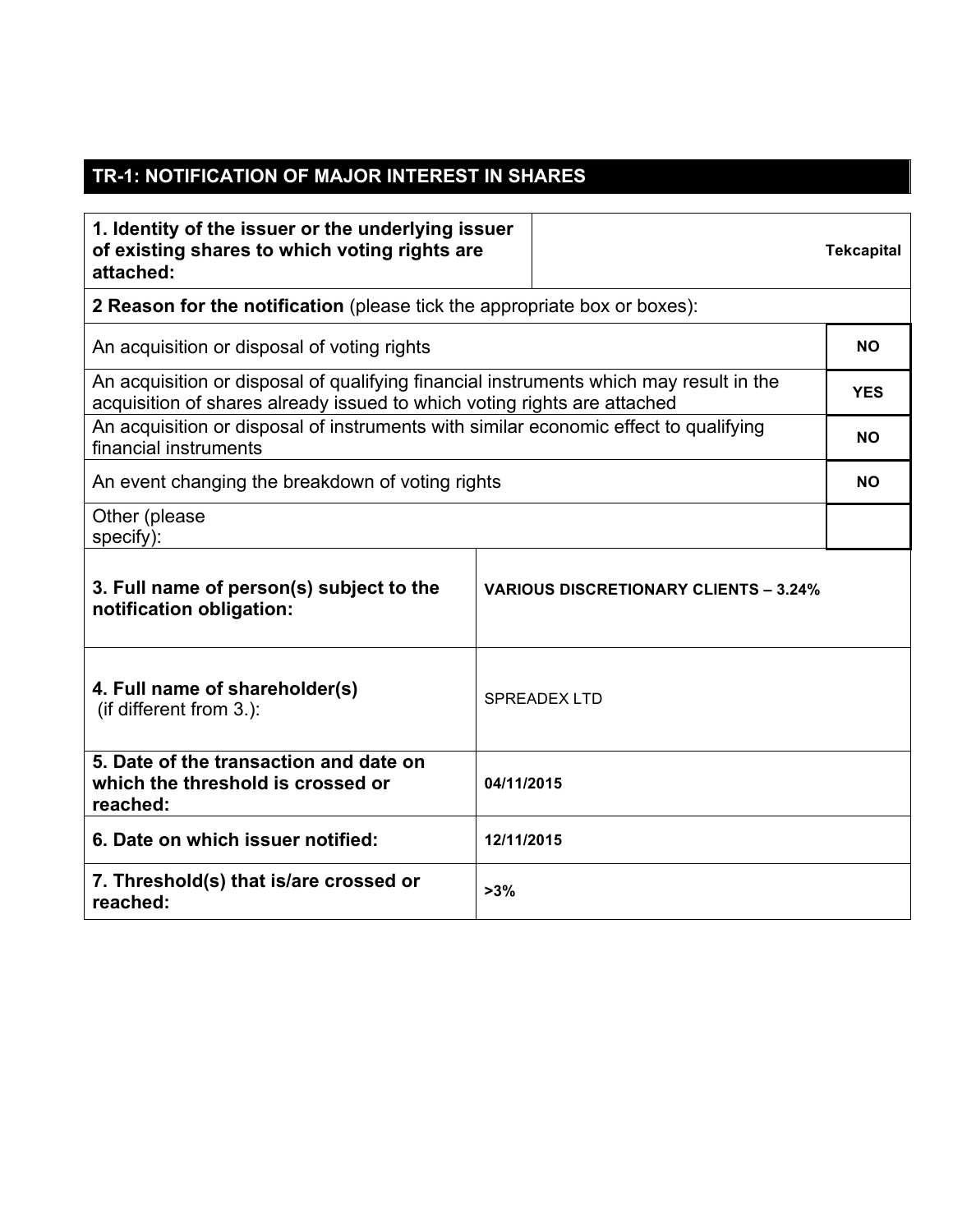| 8. Notified details:                |                                                               |                         |                                                      |                                   |          |               |                    |  |
|-------------------------------------|---------------------------------------------------------------|-------------------------|------------------------------------------------------|-----------------------------------|----------|---------------|--------------------|--|
| A: Voting rights attached to shares |                                                               |                         |                                                      |                                   |          |               |                    |  |
| Class/type of<br>shares             | <b>Situation previous</b><br>to the triggering<br>transaction |                         | Resulting situation after the triggering transaction |                                   |          |               |                    |  |
| if possible using<br>the ISIN CODE  | <b>Number</b><br><b>Number</b><br>οf<br>οf                    |                         | <b>Number</b><br>of shares                           | <b>Number of voting</b><br>rights |          |               | % of voting rights |  |
|                                     | <b>Shares</b>                                                 | Voting<br><b>Rights</b> | <b>Direct</b>                                        | <b>Direct</b>                     | Indirect | <b>Direct</b> | Indirect           |  |
| Ordinary 1 -                        |                                                               | 5000                    |                                                      |                                   |          |               |                    |  |
| GB00BKXGY798                        | 5000                                                          |                         | 5000                                                 | 5000                              |          | 0.02%         |                    |  |

| <b>B: Qualifying Financial Instruments</b>           |                           |                                       |                                                                                                           |                       |  |
|------------------------------------------------------|---------------------------|---------------------------------------|-----------------------------------------------------------------------------------------------------------|-----------------------|--|
| Resulting situation after the triggering transaction |                           |                                       |                                                                                                           |                       |  |
| <b>Type of financial</b><br>instrument               | <b>Expiration</b><br>date | Exercise/<br><b>Conversion Period</b> | <b>Number of voting</b><br>rights that may be<br>acquired if the<br>instrument is<br>exercised/converted. | % of voting<br>rights |  |
| <b>SPREADBET/CFD</b>                                 |                           |                                       | 1,120,000                                                                                                 | 3.22%                 |  |

| C: Financial Instruments with similar economic effect to Qualifying Financial Instruments |                          |                           |                                          |                                                        |                    |              |
|-------------------------------------------------------------------------------------------|--------------------------|---------------------------|------------------------------------------|--------------------------------------------------------|--------------------|--------------|
| Resulting situation after the triggering transaction                                      |                          |                           |                                          |                                                        |                    |              |
| <b>Type of financial</b><br>instrument                                                    | <b>Exercise</b><br>price | <b>Expiration</b><br>date | Exercise/<br><b>Conversion</b><br>period | <b>Number of voting rights</b><br>instrument refers to | % of voting rights |              |
|                                                                                           |                          |                           |                                          |                                                        | <b>Nominal</b>     | <b>Delta</b> |
|                                                                                           |                          |                           |                                          |                                                        |                    |              |

| Total (A+B+C)                  |                             |
|--------------------------------|-----------------------------|
| <b>Number of voting rights</b> | Percentage of voting rights |
| 1,125,000                      | 3.24%                       |